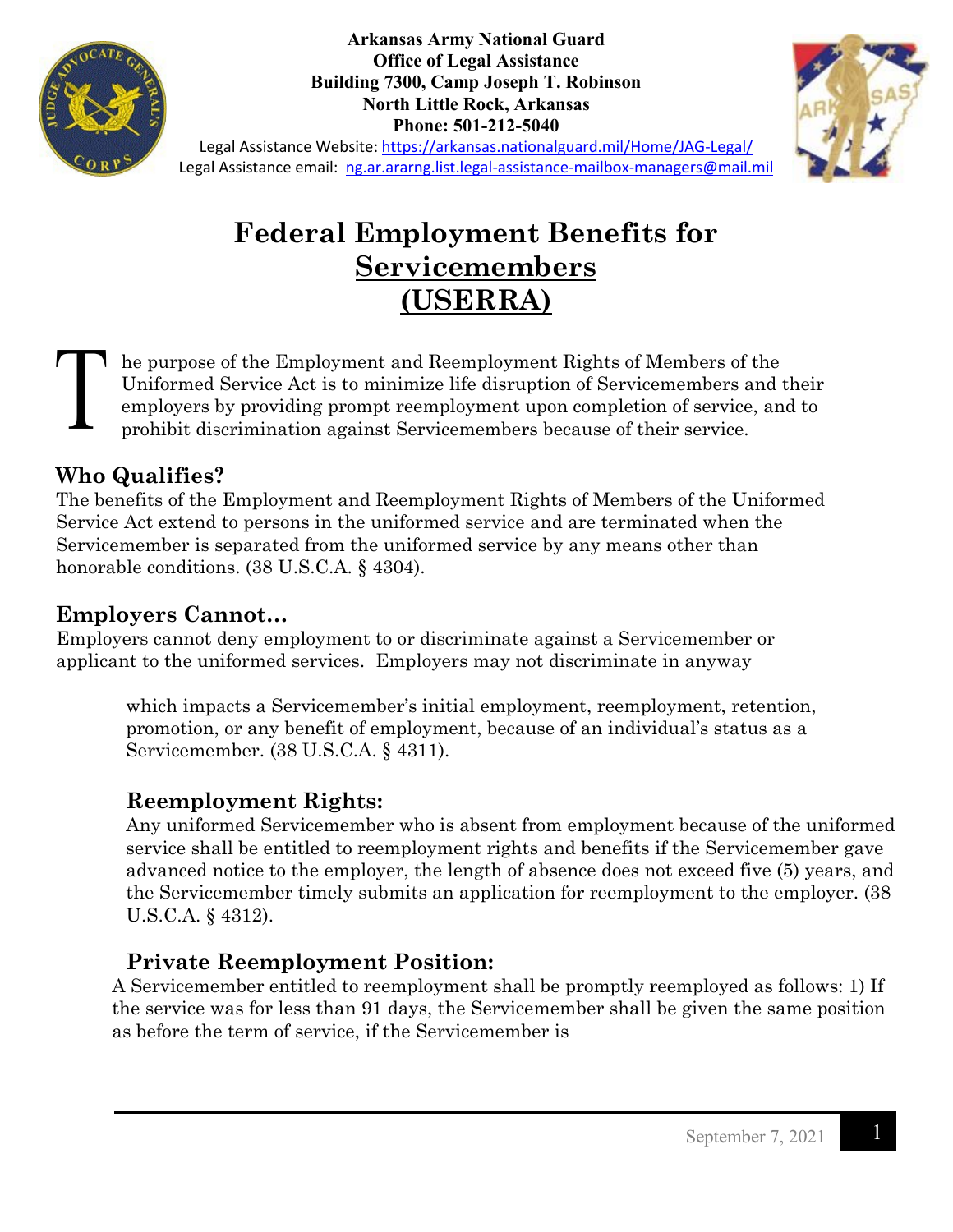still capable of performing the job functions; 2) If service was for more than 90 days, either the same position as the Servicemember had before the term of service, or an equal position of similar seniority, status, and pay, if the Servicemember is still capable of performing such a job; and 3) If the Servicemember is no longer qualified to perform the former position/job, then the employer shall give the Servicemember the nearest approximation to the position in terms of seniority, status, and pay as the Servicemember is capable of performing. (38 U.S.C.A. § 4313).

#### **Federal Reemployment Position:**

A Servicemember is entitled to reemployment by the Federal Government to the same position as the Servicemember held prior to the service term. Or, if the position is no longer available, or the agency no longer exists, the Servicemember shall be employed to a position of like seniority, status, and pay at another Federal executive agency. (38 U.S.C.A. § 4314).

### **Other Rights, Benefits, and Obligations:**

A reemployed Servicemember under this section is entitled to the seniority and other rights as the Servicemember had before the commencement of service, plus the additional seniority that such Servicemember would have attained during the period of his absence. However, if a Servicemember chooses not to return to his job, he is not entitled to these rights. Reemployed Servicemembers cannot be terminated, without cause, within one (1) year of the date of reemployment, if the service term was more than 180 days. Or, if the service term was more than thirty (30) days but less than 181 days, Servicemembers cannot be terminated within 180 days of reemployment. (38 U.S.C.A. § 4316).

### **Employer Health Plans:**

Servicemembers may elect to continue health insurance coverage. A Servicemember who elects to continue health insurance coverage cannot be required to pay more than 102% of the full premium. (38 U.S.C.A. § 4317).

**Employee Pension Plans:** Servicemembers reemployed under this Act shall be treated as not having incurred a break in service. An employer shall continue to contribute to a Servicemember's pension plan during the period of service. This contribution may not differ from the employer's contribution to other employees. (38 U.S.C.A. § 4318).